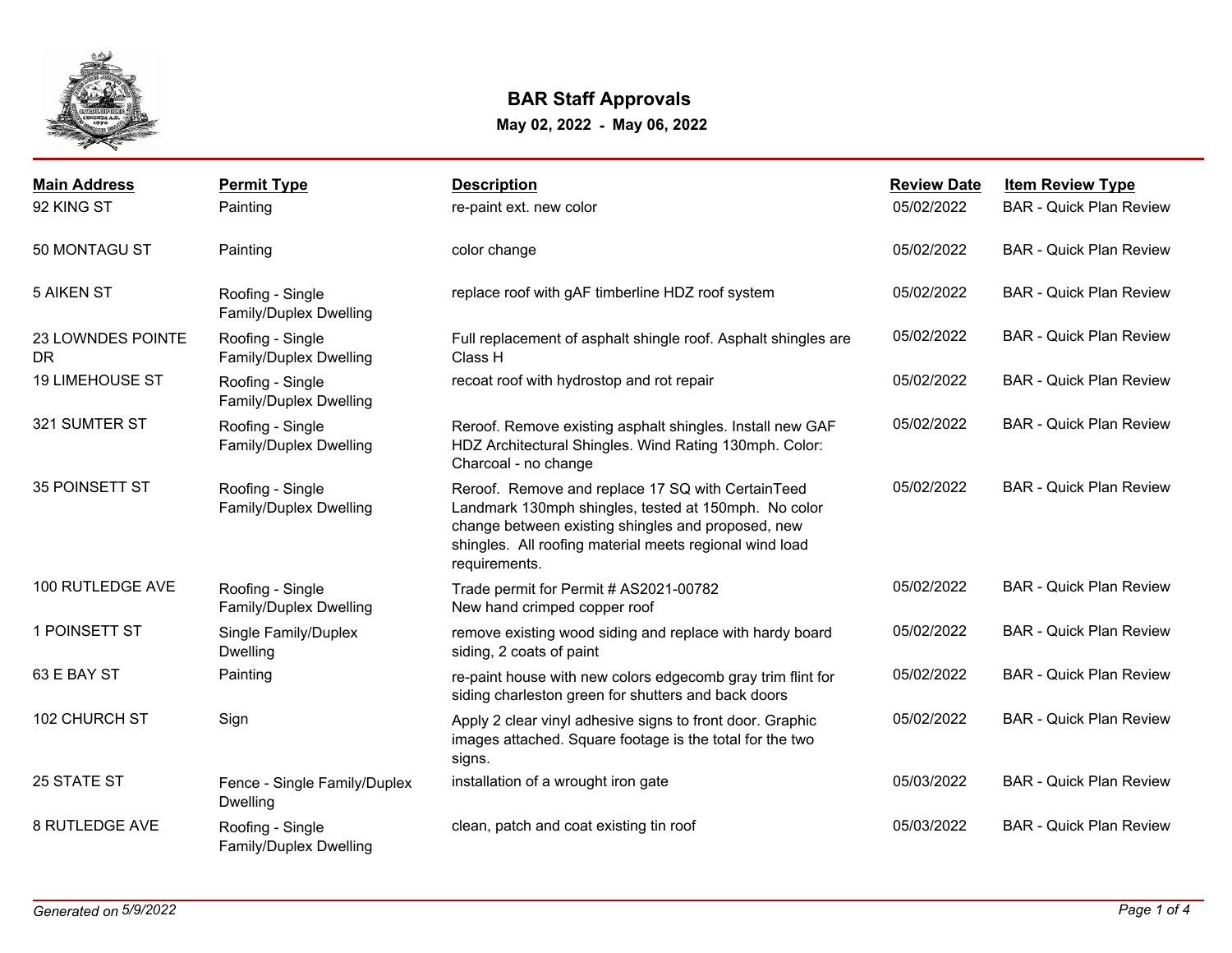## **May 02, 2022 - May 06, 2022 BAR Staff Approvals**

| <b>Main Address</b><br>12 GEORGE ST | <b>Permit Type</b><br>Fence - Single Family/Duplex<br>Dwelling | <b>Description</b><br>Remove and replace any rotted fence boards. Remove and<br>replace any damaged gate hardware. There are a total of 15<br>with rot damage | <b>Review Date</b><br>05/03/2022 | <b>Item Review Type</b><br><b>BAR</b> - Quick Plan Review |
|-------------------------------------|----------------------------------------------------------------|---------------------------------------------------------------------------------------------------------------------------------------------------------------|----------------------------------|-----------------------------------------------------------|
| <b>166 CHURCH ST</b>                | Painting                                                       | Painting black steel band above the entrance and exit of our<br>hotel valet loop.                                                                             | 05/03/2022                       | <b>BAR - Quick Plan Review</b>                            |
| 398 RACE ST                         | Fence - Single Family/Duplex<br><b>Dwelling</b>                | privacy wooden fence around partial permiter of property                                                                                                      | 05/03/2022                       | <b>BAR - Quick Plan Review</b>                            |
| 68 SMITH ST                         | Painting                                                       | Prep and repaint the siding above the front porch roof line to<br>the main roof line on the Smith Street facing side using the<br>same color finish.          | 05/03/2022                       | <b>BAR - Quick Plan Review</b>                            |
| 32 LINE ST                          | Painting                                                       | not in BAR -PAINTING                                                                                                                                          | 05/03/2022                       | <b>BAR - Quick Plan Review</b>                            |
| 89 KING ST                          | Painting                                                       | exterior repaint- no changes. minor rot repair                                                                                                                | 05/03/2022                       | <b>BAR</b> - Quick Plan Review                            |
| 51 S MARKET ST                      | <b>Building Commercial</b>                                     | door replacement                                                                                                                                              | 05/03/2022                       | <b>BAR - Quick Plan Review</b>                            |
| 47 BOGARD ST                        | Painting                                                       | siding repair, repaint same color                                                                                                                             | 05/03/2022                       | <b>BAR - Quick Plan Review</b>                            |
| 9 ELLIOTT ST                        | Painting                                                       | repainting according to application                                                                                                                           | 05/03/2022                       | <b>BAR</b> - Quick Plan Review                            |
| 80 E BAY ST                         | Painting                                                       | repaint exterior of house to match existing colors (windows,<br>doors, pickets, columns)                                                                      | 05/03/2022                       | <b>BAR - Quick Plan Review</b>                            |
| 55 SMITH ST                         | Single Family/Duplex<br><b>Dwelling</b>                        | move the kitchen, enclose the porch, and add a<br>pantry/laundry room to the first floor and remodel the guest<br>and master bedrooms per plans.              | 05/03/2022                       | <b>BAR - Quick Plan Review</b>                            |
| 35 SPRING ST                        | Single Family/Duplex<br><b>Dwelling</b>                        | exterior siding remove damaged material and replace along<br>with window. painting exterior siding                                                            | 05/03/2022                       | <b>BAR - Quick Plan Review</b>                            |
| 163 MOULTRIE ST                     | <b>Accessory Structure</b>                                     | ONE-STORY ACCESSORY STRUCTURE WITH ONE<br>TOILET AND SINK.                                                                                                    | 05/04/2022                       | <b>BAR - Quick Plan Review</b>                            |
| 90 DRAKE ST                         | Roofing - Single<br>Family/Duplex Dwelling                     | waterproof current roof usin acrylic roof coating                                                                                                             | 05/04/2022                       | <b>BAR - Quick Plan Review</b>                            |
| 205 GORDON ST                       | Roofing - Single<br>Family/Duplex Dwelling                     | Remove asphalt shingles and replace with in kind material,<br>architectural asphalt shingles, repair soffit                                                   | 05/04/2022                       | <b>BAR - Quick Plan Review</b>                            |
| 701 E BAY ST                        | <b>Building Commercial</b>                                     | masonry restoration on the bottom 12 ft                                                                                                                       | 05/04/2022                       | <b>BAR - Quick Plan Review</b>                            |
| 102 CHURCH ST                       | Sign                                                           | 1 new awning with name                                                                                                                                        | 05/04/2022                       | <b>BAR - Quick Plan Review</b>                            |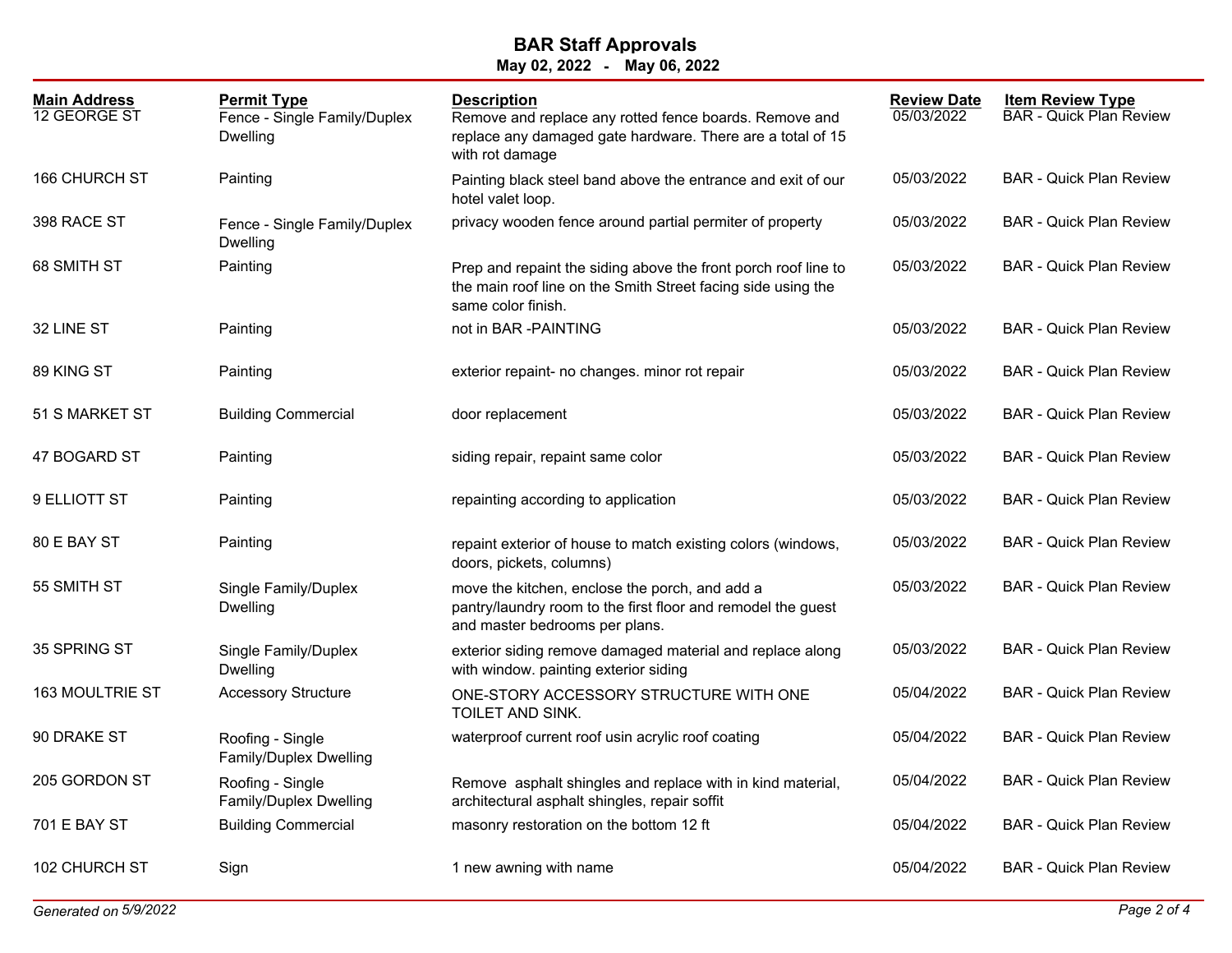## **BAR Staff Approvals**

| May 02, 2022 |  | May 06, 2022 |  |  |
|--------------|--|--------------|--|--|
|--------------|--|--------------|--|--|

| <b>Main Address</b>        | <b>Permit Type</b>                         | <b>Description</b>                                                                                                                                                                                                          | <b>Review Date</b> | <b>Item Review Type</b>        |
|----------------------------|--------------------------------------------|-----------------------------------------------------------------------------------------------------------------------------------------------------------------------------------------------------------------------------|--------------------|--------------------------------|
| 133 BROAD ST               | Roofing - Single<br>Family/Duplex Dwelling | GAF hydro-stop roof coatng ystem same color                                                                                                                                                                                 | 05/04/2022         | <b>BAR - Quick Plan Review</b> |
| 85 E BAY ST                | Painting                                   | paint front windows and doors                                                                                                                                                                                               | 05/04/2022         | <b>BAR - Quick Plan Review</b> |
| 5 FULTON ST                | Sign                                       | new sign panel                                                                                                                                                                                                              | 05/04/2022         | <b>BAR - Quick Plan Review</b> |
| 540 KING ST                | <b>Building Commercial</b>                 | new 3 story construction. retail 1st floor, office 2nd floor,<br>residential 3rd floor                                                                                                                                      | 05/04/2022         | <b>BAR</b> - Quick Plan Review |
| 41 BROAD ST                | Sign                                       | Fabricate and install (1) double-sided 40"x24"x3/4" painted<br>MDO right angle sign with vinyl graphics attached to existing<br>bracket and (1) 18"x8"x5/16" aluminum plaque attached to<br>stucco/block facade at 41 Broad | 05/04/2022         | <b>BAR - Quick Plan Review</b> |
| 32 LINE ST                 | Single Family/Duplex<br><b>Dwelling</b>    | rot repair and paint- BAR does not need to review                                                                                                                                                                           | 05/05/2022         | <b>BAR - Quick Plan Review</b> |
| 136 BROAD ST               | Single Family/Duplex<br>Dwelling           | renovate 3 bathrooms, remove existing knob and tube wiring,<br>paint interior. add bathroom to 3rd floor. remove exterior<br>spiral stairs not visible from street.                                                         | 05/05/2022         | <b>BAR - Quick Plan Review</b> |
| 182 TRADD ST               | Single Family/Duplex<br><b>Dwelling</b>    | install new door in kitchen, demo existing brick in back yard,<br>install new porch as screen on plans                                                                                                                      | 05/05/2022         | <b>BAR - Quick Plan Review</b> |
| 182 TRADD ST               | Single Family/Duplex<br><b>Dwelling</b>    | Replace pictured area with a new wooden single pane<br>window in location where previous window was removed                                                                                                                 | 05/05/2022         | <b>BAR - Quick Plan Review</b> |
| 132 S BATTERY ST           | Painting                                   | Paint siding & trim - no color change                                                                                                                                                                                       | 05/06/2022         | <b>BAR - Quick Plan Review</b> |
| 2 BATTERY PL               | Single Family/Duplex<br><b>Dwelling</b>    | replace 3 windows / stucco / add door<br>(INSPECTOR NOTE: IT APPEARS THAT THERE MIGHT BE<br>A DECK BUILT WITHOUT A PERMIT)                                                                                                  | 05/06/2022         | <b>BAR - Quick Plan Review</b> |
| 68 CALHOUN ST              | Painting                                   | Paint and powerwash library                                                                                                                                                                                                 | 05/06/2022         | <b>BAR - Quick Plan Review</b> |
| 57 REID ST                 | Single Family/Duplex<br>Dwelling           | Replace HVAc, plumbing, electrical, gas, new kitchen,<br>bathrooms, cabinets, tile, interior trim, shingles, replace or<br>repair siding, repaint, drywall, windows, insulation, replace<br>rear stairs                     | 05/06/2022         | <b>BAR - Quick Plan Review</b> |
| 41 LEGARE ST               | Single Family/Duplex<br><b>Dwelling</b>    | Siding and trim repair and repaint exterior "in-kind"                                                                                                                                                                       | 05/06/2022         | <b>BAR - Quick Plan Review</b> |
| <b>80 CANNON ST UNIT B</b> | Painting                                   | painting same color                                                                                                                                                                                                         | 05/06/2022         | <b>BAR</b> - Quick Plan Review |